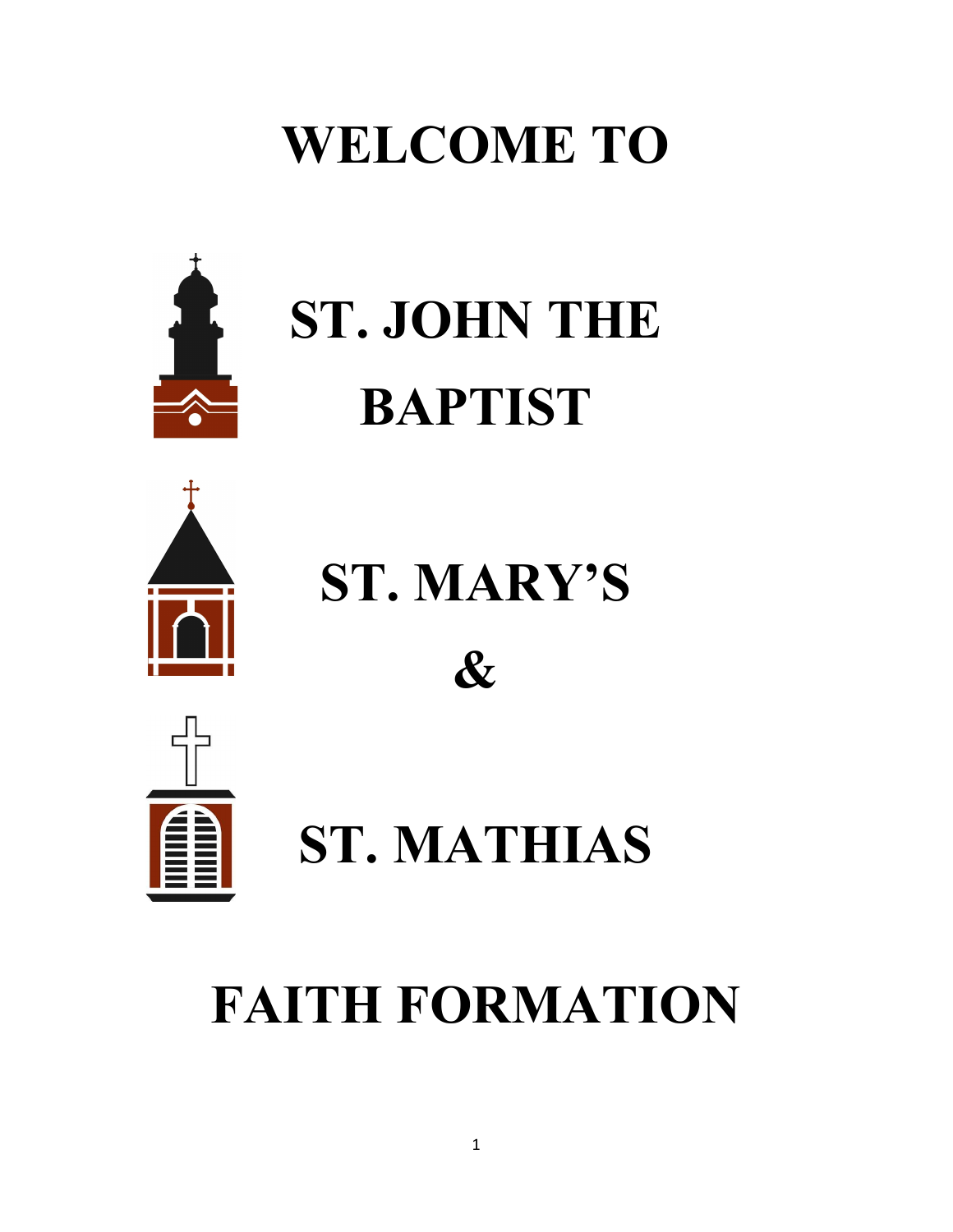## Faith Formation Handbook

Dear Parents/Guardians,

Welcome to St. John's, St. Mathias and St. Mary's Faith Formation Program. The parish staff and all those who minister as catechists and classroom aides are looking forward to your participation and are eager to share faith with you and your children. As always, we rely on parents to see to their children's religious education as they vowed to do at the child's baptism. "Parents are partners'' in the Faith Formation of their children.

In order to provide the best possible environment for faith to grow, parents/guardians are expected to regularly participate in Sunday Mass with their children. This practice helps your children to develop their faith-life and to live what they learn in their weekly class sessions. We use some of the finest resources available and are fully approved and endorsed by the Archdiocese of St. Paul and Minneapolis.

These family guidelines contain general information, as well as policies, that will positively enhance participation and help your child develop the specific attitudes, knowledge, and practices necessary to grow in relationship with their family, the Catholic Christian community, the world, and with God.

We pray that God will be with you and your family in the months ahead. May God, the source of all life, protect you. May God deepen your faith, build up your hope, and constantly increase the gift of love in you. May God keep your children strong in body, mind and spirit. May the peace of Christ Jesus abide in your hearts and home.

Fr. Mike Tix, Parochial Administrator

Sarah Nauer, Faith Formation Director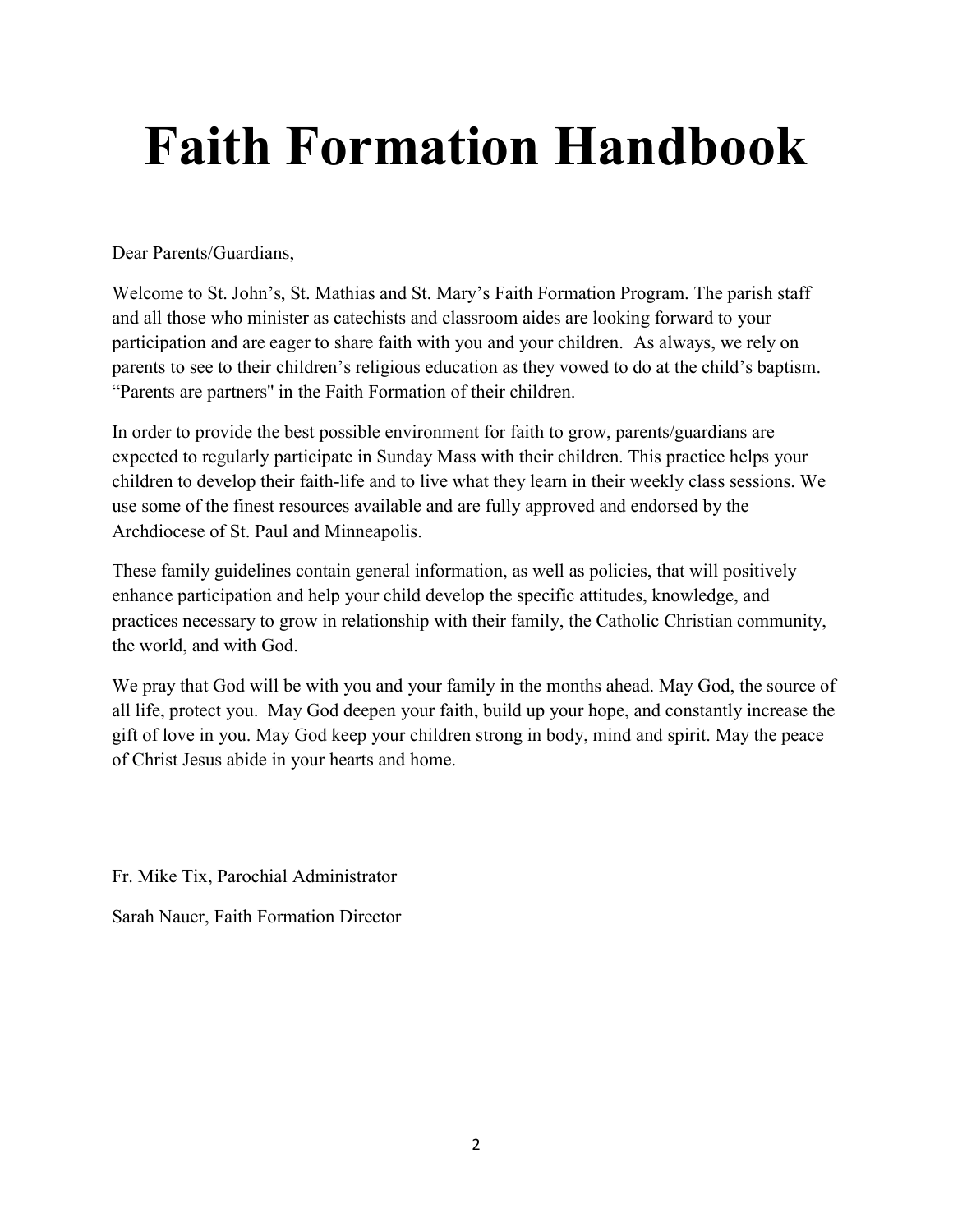#### General Information

#### St. John the Baptist

Website: https://stjohns-vermillion.com Facebook: https://www.facebook.com/stjohnsvermillion

#### St. Mathias

Website: https://stmathias-hampton.com Facebook: https://www.facebook.com/St.MathiasCatholicChurchHamptonMN

St. Mary's

Website: https://stmarys-newtrier.com Facebook: https://www.facebook.com/StMarysCatholicChurchNewTrier

## Tri-Parish Office 23315 Northfield BLVD. Hampton, MN 55031 Telephone: 651-437-9030 Fax: 651-437-3427 Office Hours: 8am - 4pm

#### Parish Staff

| <b>Pastor:</b> Fr. Mike Tix                                                                                  | Phone: 651-291-4449 |
|--------------------------------------------------------------------------------------------------------------|---------------------|
| E-Mail: $tixm@archspm.org$                                                                                   |                     |
| <b>Parish Business Administrator:</b> Katie Werner Phone: 651-437-9030<br>E-Mail: parishoffice@stmathias.com |                     |
| <b>Faith Formation Director: Sarah Nauer</b><br>Email: $snauer(a)sib-school.org$                             | Phone: 651-437-9030 |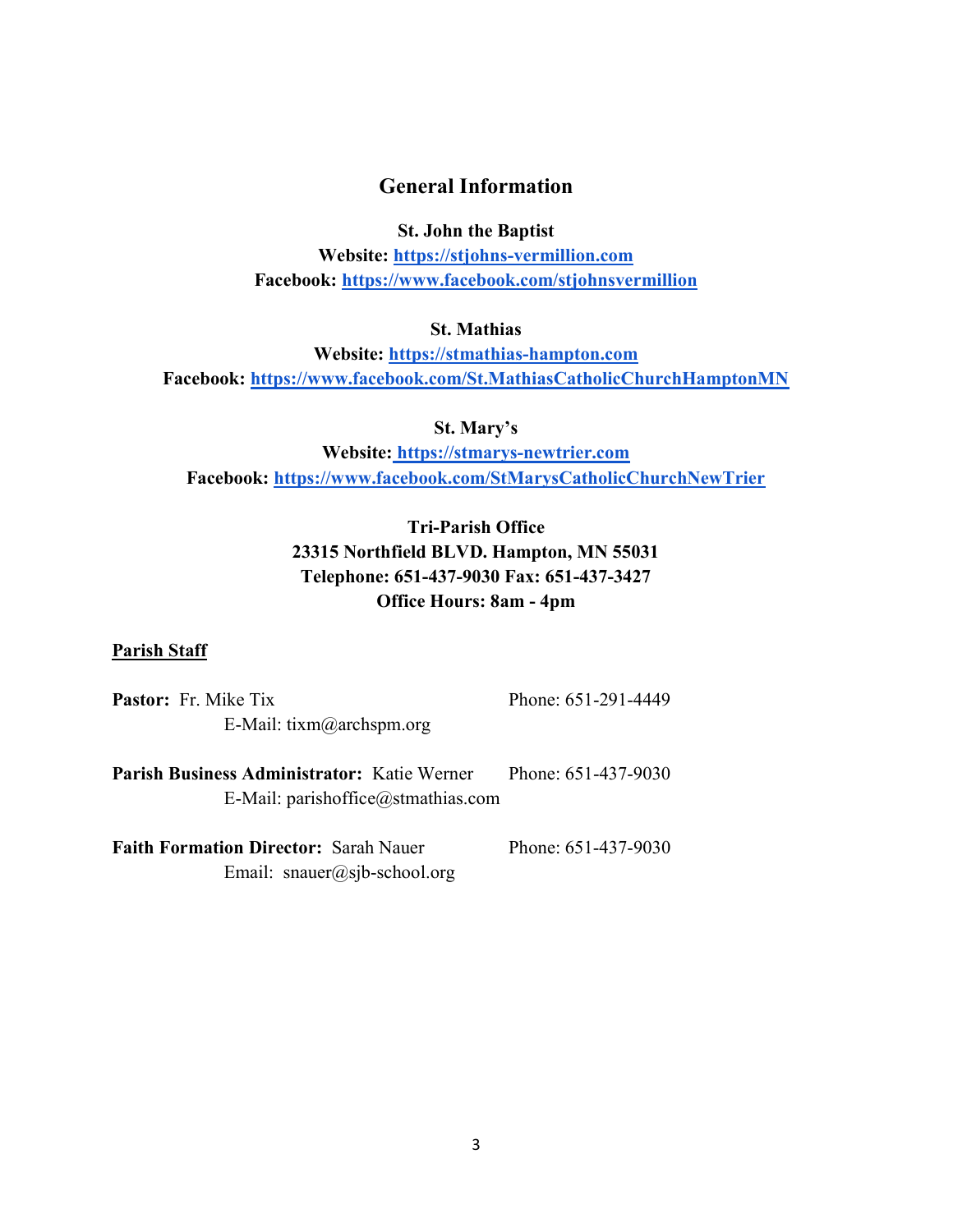### COMMUNICATION & CORRESPONDENCE

At the beginning of each school year families will receive a calendar of events for the year. Calendars will also be posted under the Faith Formation Tab on each of the parish websites. Occasionally some events may need to be changed. Please check the weekly bulletin for updated and upcoming events. Please check our parish website to view the bulletin and Faith Formation activities.

## FAITH FORMATION PROGRAMS

#### Children's Liturgy of the Word for ages 3 to 5

 Saturday evenings during the 5:00 pm Mass at St. Mathias Sunday mornings during the 8:00 am Mass at St. Mary's Sunday mornings during the 10:00 am Mass at St. John's

#### Faith Formation Classes

| Wednesday Class Option: | $6:30 - 7:30$ pm at St. Mathias (Grades 1-10) |
|-------------------------|-----------------------------------------------|
| Sunday Class Option:    | $8:45 - 9:50$ am at St. John (Grades 1-10)    |

#### First Reconciliation/Eucharist Sacramental Preparation (Grade 2)

Confirmation Sacramental Preparation: (Grades 9 & 10)

#### Vacation Bible School: (Ages 5-11)

 Held in June at St. John the Baptist School-Vermillion (Watch bulletin for announcements)

Family Faith Formation: Home study program is available on a case-to-case basis upon approval from the Pastor. Sacramental preparation should be completed through the Parish Sacramental Faith Formation Program.

#### FAITH FORMATION CLASSES

Students in Grades 1-10 have the option to attend Faith Formation classes on Sunday from 8:45- 9:50am at St. John the Baptist in Vermillion or on Wednesday from 6:30 to 7:30 pm at St. Mathias in Hampton.

Sacramental Programs: Two consecutive years of participation in a Religious Education experience is expected. We believe this procedure creates an environment for the child to celebrate the Sacrament in a meaningful manner.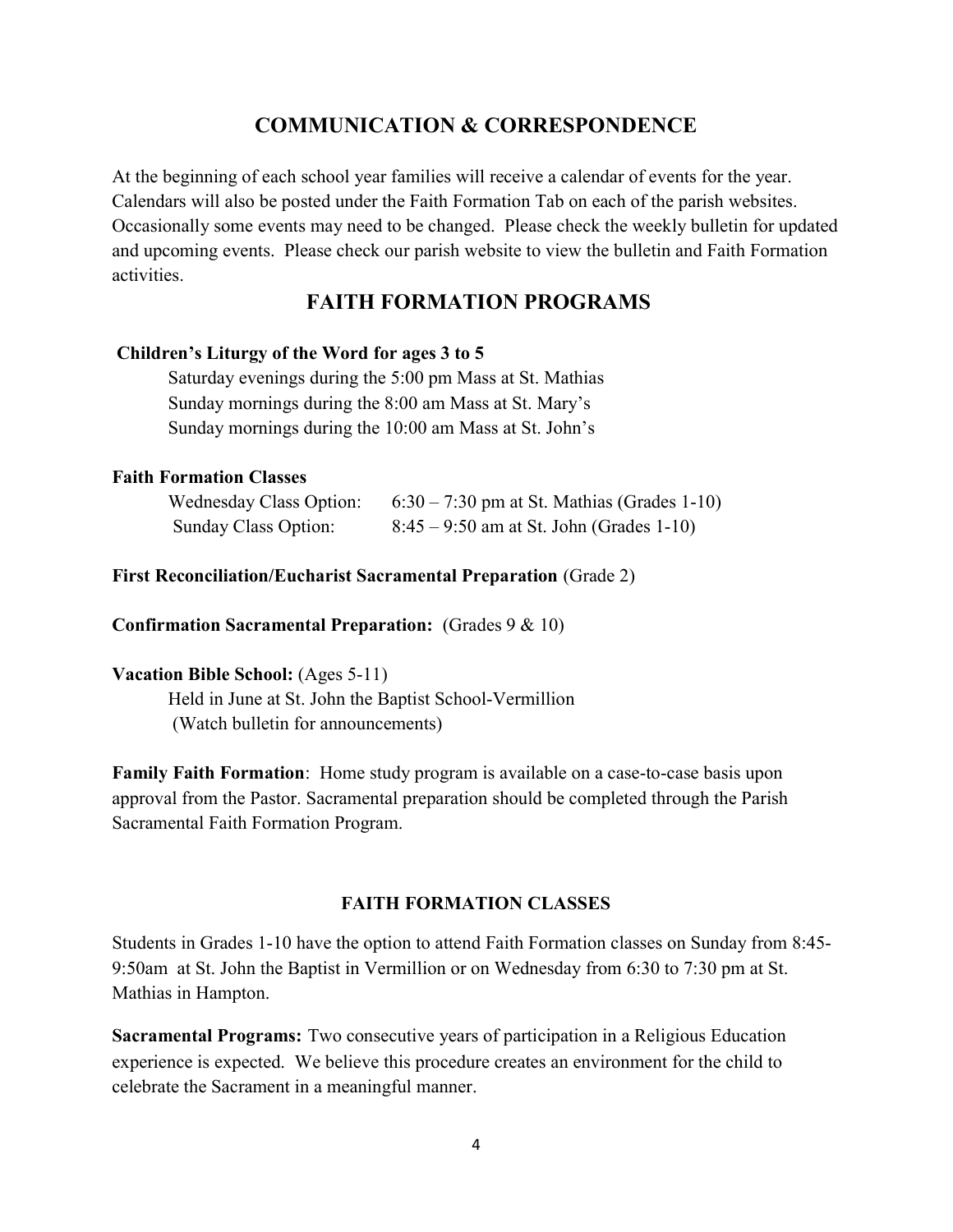First Reconciliation/Eucharist Sacramental Preparation (Grade 2)

Confirmation Sacramental Preparation: (Grades 9 & 10)

Parent Meetings are scheduled during the year for parents, candidates, and their sponsors.

Retreats: In addition to regular classroom instruction, students in grades 7-10 are required to participate in day, overnight or weekend retreat. The purpose of a spiritual retreat is to temporarily leave behind the usual distractions we all face in our daily lives and take time to reflect on our relationship with God.

 The experience of retreats is meant to enhance the faith formation journey. Jesus, himself, set an example and called the disciples to retreat: "In those days he departed to the mountain to pray, and he spent the night in prayer to God. (Luke 6:12) "The apostles gathered together with Jesus and reported all they had done and taught. He said to them, 'Come away by yourselves to a deserted place and rest a while.'" (Mark 6: 30-31)

Service Experiences: We are called to serve each other to maintain and improve our living Church Community. Students in each grade are encouraged to participate in service projects throughout the year as a way of putting our "faith in action". Confirmation students are required to do 30 hours of Service projects during the 2 year preparation. If you need help with service ideas please check in with your Faith formation teacher or with the Faith Formation Director.

Altar Server: Grade 3 and older children/youth who have received First Eucharist are welcome to be trained to assist regularly at Mass and are expected to fulfill their schedule assignments at weekend liturgies. Parental support is essential.

Prayer: The experience of different forms of prayer is a regular expectation in the Faith Formation process. A list of common prayers can be found on pages 12-15 of the handbook.

#### PROTECTION OF CHILDREN AND YOUTH INITIATIVE

The United States Conference of Catholic Bishops (USCCB) established a comprehensive set of procedures "The Charter for the Protection of Children and Young People" in order to protect all children and young people in all environments, so that parents will be confident in the participation of their children in parish and school activities. (USCCB/OCYP)

We are following the directives established by the Archdiocese of St. Paul and Minneapolis. In order to ensure the safety of all children and young people in our program, all volunteers who have regular, ongoing contact with minors are required to complete an adult safe environment training session (Virtus), submit to a background check and sign a Code of Conduct form. These must be completed and approved by the Safe Environment Coordinator before someone is able to volunteer.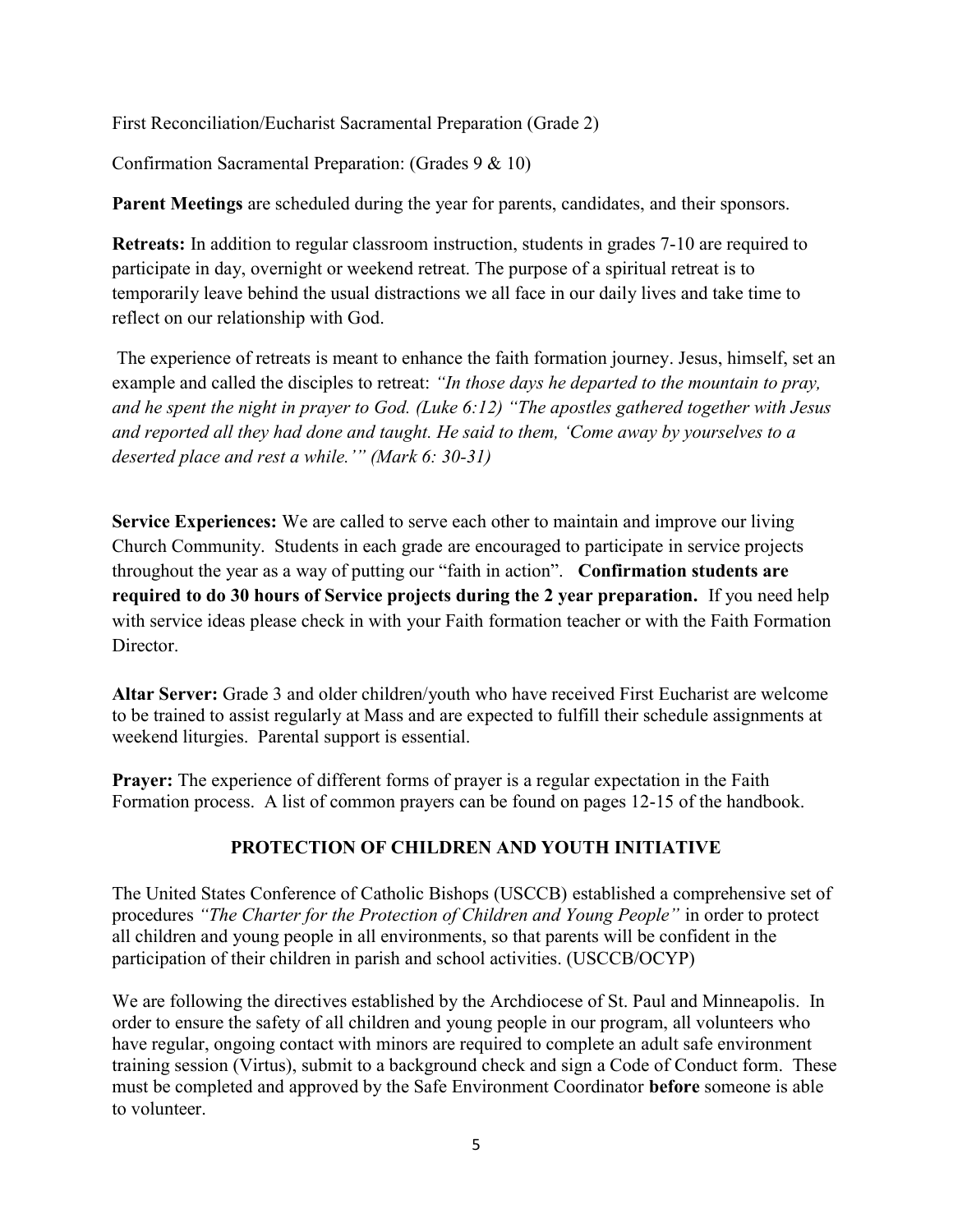In addition, we will present a personal safety lesson for children and young people that incorporate age-appropriate materials from the Archdiocese. Parents will be made aware of these lessons before they occur.

#### REGISTRATION AND TUITION FEES

Registration is required for all Faith Formation programs. Registration forms are emailed out to past families and are available online at each parish's website, or at the parish office. Registration forms are due by August 15th. Please check the bulletin for up to date information. No student will be denied religious education for financial reasons. If assistance is needed, please contact the Faith Formation Coordinator or the Pastor. Your request will be handled in the strictest confidence.

Tuition Fees: \$50 for one student, \$85 for two students, or \$100 per family. Faith Formation teachers are not required to pay the registration fee for their children to attend the Faith Formation classes.

#### CURRICULUM

#### Children's Liturgy of the Word for ages 3- 5

Seeds: Lectionary-based program http://www.pflaum.com/

#### Faith and Life Series (Grades 1, 3-8)

Faith and Life Series is a comprehensive religious program which provides a solid foundation of scripture, doctrine, and tradition. www.faithandlifeseries.com

#### Encounter with Christ: (Grade 2)

Sacramental Preparation for the first reception of the sacraments of Reconciliation and Eucharist, with the law of God and salvation history as background, invites children and their families to deepen their relationship with Christ and enter into the mystery of God's love in the Sacraments. http://www.sacraments.osv.com

#### Chosen: Confirmation Preparation - Grades 9

Video series designed to offer teens a life-changing experience as they journey through their Catholic faith in all its richness and vitality. The goal is nothing short of winning over the hearts of teens and making them lifelong Disciples of Christ. http://confirmationstudy.com/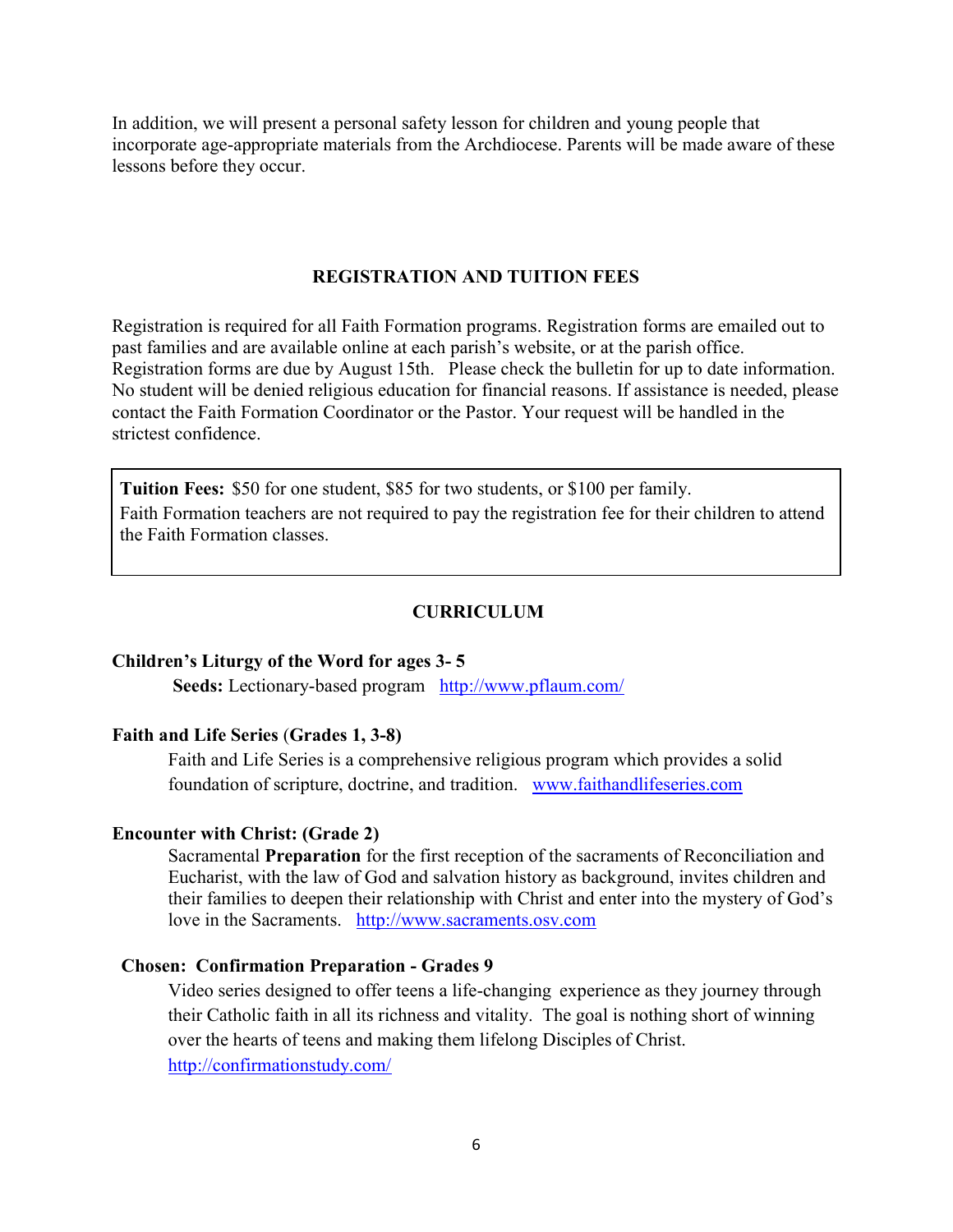#### Confirmation: Faith and Life Series (Grade 10)

Faith and Life Series is a comprehensive religious education program which provides a solid foundation of scripture, doctrine, and tradition. www.faithandlifeseries.com The curriculum also includes learning about sacraments, commandments, beatitudes, theology of the body, discussion of Sunday gospel and current issues that might play a role in students' everyday life.

#### Personal Safety Curriculum:

#### Virtus: Protecting God's Children, grades 1-5 Virtus: Protecting God's Children grades 6-10

#### ROLE OF THE PARENT

The Second Vatican Council states that "Parents must be acknowledged as the first and foremost educators of their children. Their role as educators is so decisive that scarcely anything can compensate for their failure in it."

"Education in the faith by the parents should begin in the child's earliest years. This already happens when family members help one another grow in faith by the witness of a Christian life in keeping with the Gospel. Family catechesis preceded, accompanies, and enriches other forms of instruction in the faith. Parents have the mission of teaching their children to pray and to discover their vocation as children of God." Catechism of the Catholic Church #2226

Parents are called to "accompany" and "enrich" other forms of instructions in the faith. Therefore, parents are asked to share in the Faith Formation process by:

- Being role models in practicing their Catholic faith
- Attending Mass as a family (Saturday vigil or Sunday)
- Praying with their child(ren) and teaching them the memorized prayers
- Ensuring students attend class and other activities—Provide necessary transportation to and from events
- Attending scheduled Family events throughout the year
- Following through on various home assignments
- Assist Catechist as needed
- Support the efforts of the Catechists and Faith Formation Coordinator to provide a safe, secure and non-threatening environment.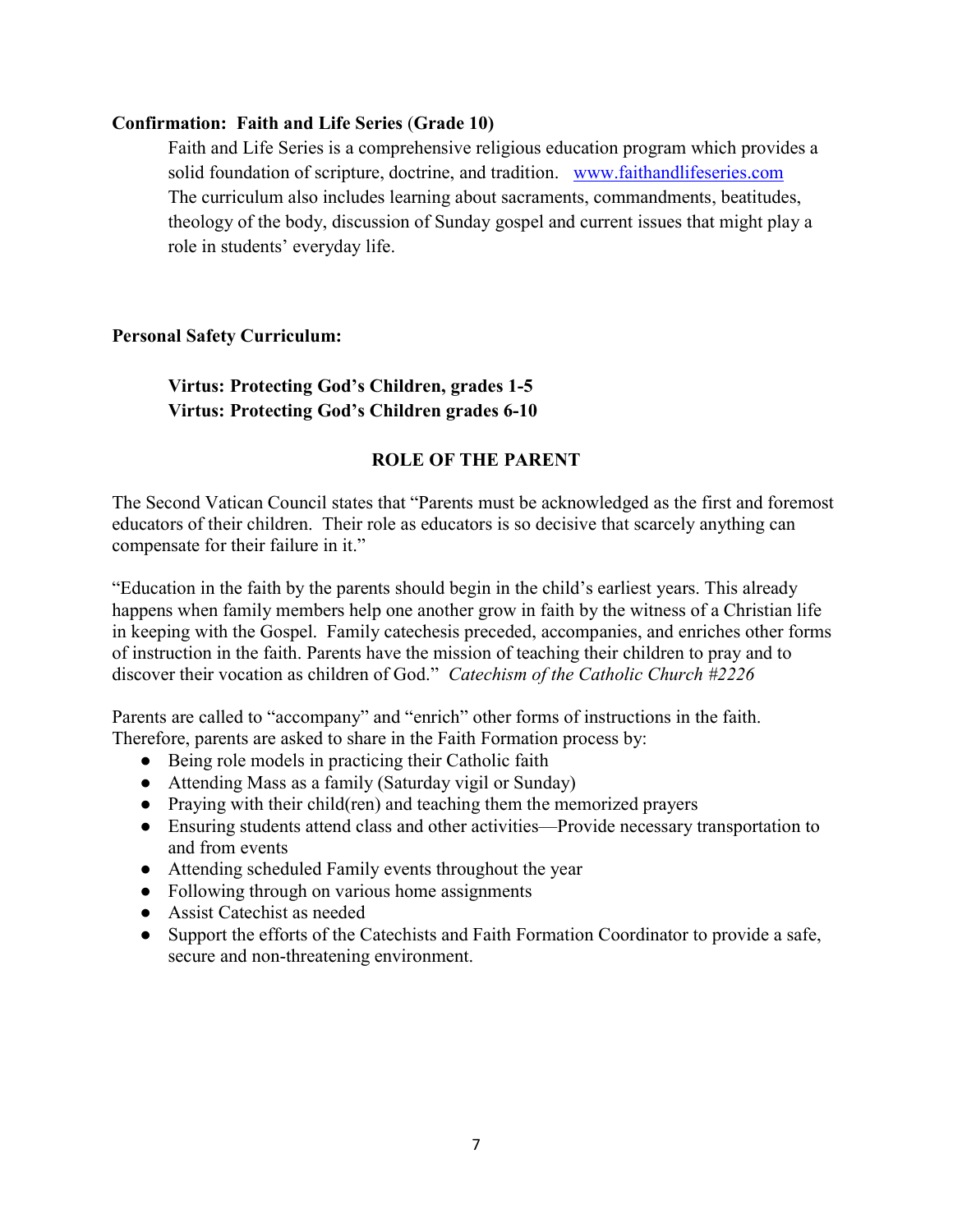#### GENERAL POLICIES

Attendance: Our schedule is made to correspond with vacation times of the Hastings Public School District. While we all agree that sports activities are an important part of your child's growth, special care must be given to their spiritual development. Weekly attendance is expected and necessary to assure reasonable participation and learning. Please schedule your child's activities for a time that does not conflict with his or her Faith Formation.

The child's catechist and the Faith Formation Director track attendance. If a child misses two consecutive sessions and the catechist has not been contacted, parents will receive a follow-up call from the catechist or the Faith Formation Director.

- Please call the office and leave a message if your child will be absent due to illness or family emergency. If we do not receive notice it will be recorded as an unexcused absence.
- Please help your child manage their time; missing class due to homework or extracurricular activity is considered an unexcused absence.
- If your child must miss a session due to illness or other circumstances, parents/students are responsible for contacting their teacher for make-up assignments.
- Students arriving tardy to class must check in the office before going to their classroom.
- If a student needs to be excused early from class—a written excuse signed by a parent must be presented to the teacher or office by the beginning of class. Parents/students must sign out in the office.

Class Arrival and Dismissal: As sessions are only 1 hour in length, BEING ON TIME IS ESSENTIAL. Please do your utmost to cooperate. If someone other than a parent is picking up, please give the catechist a written notification.

When dropping off your child, please either park and walk your child to the front door of the school building or drive to the closest entrance before letting them out of the vehicle. If your child is walking to class, please use the sidewalks and avoid the middle of the parking lot. Your child's safety is our first priority!

#### **DISCIPLINE**

The parish assumes that good behavior is the norm and responsibility of each child and their parents. Good behavior also models respect and our belief in the dignity of the human person. Class time is brief and since various objectives and tasks must be met in order for quality learning to take place, there is little time for correcting problem behavior. If your child is on a special behavior program at home or school, please let the Faith Formation Director know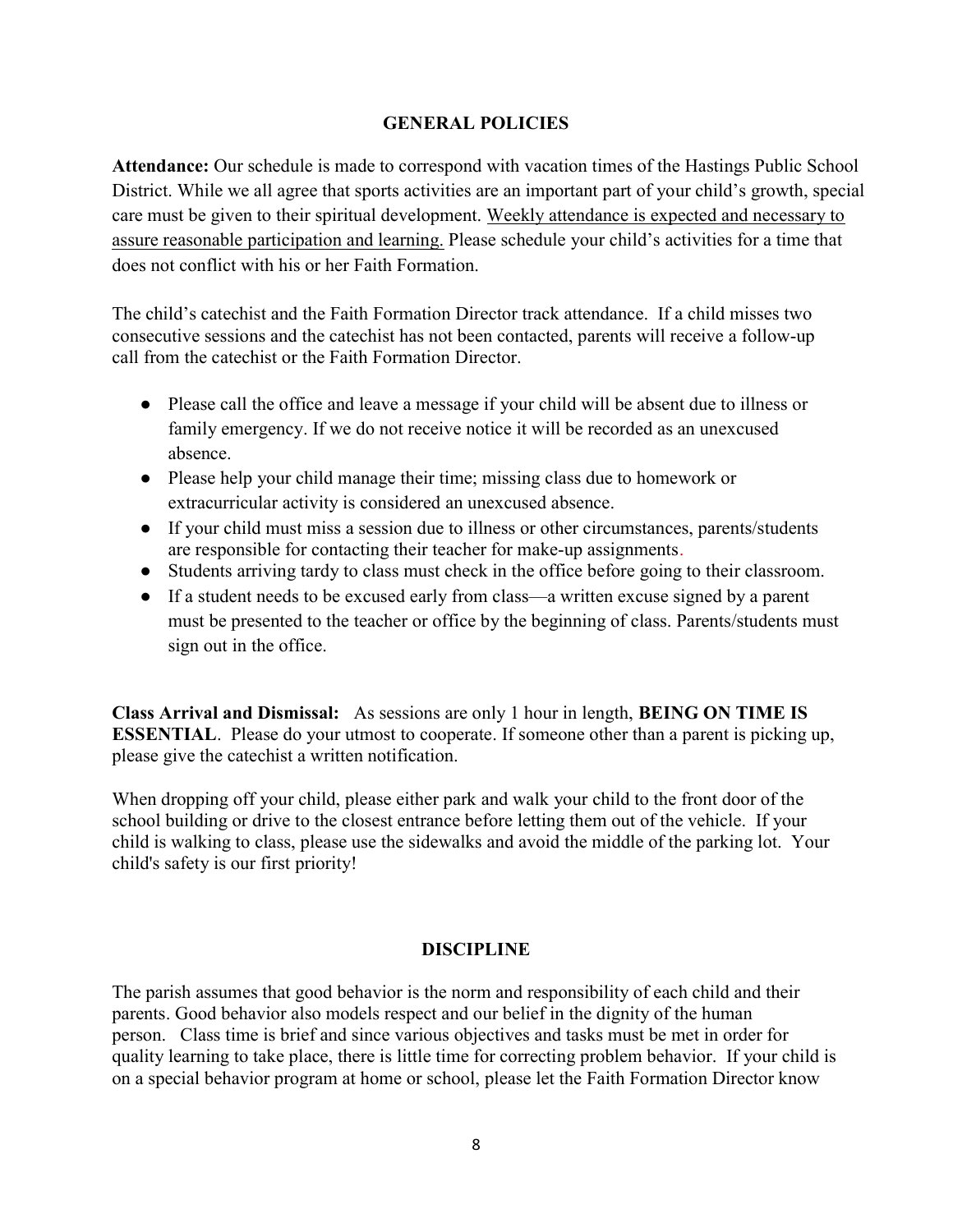this, as well as the child's catechist. In this case, we mirror the methods used at home or at school and usually provide a one-on-one aide for the child with special needs.

#### Personal Belongings:

- Students will be provided with a book and basic materials.
- Students should not bring anything else to class unless instructed by the teacher.
- Cell phones or other electronic devices should not be used during class. Teachers have the right to confiscate items that are proving to be a distraction.
- Items not allowed in Faith Formation Classes will be confiscated and kept in the office until a parent picks them up.

#### Classroom Environment:

- Catechists will provide a positive and non-threatening classroom environment in which spiritual growth can flourish.
- Students are expected to treat the Catechist, adults and fellow students with respect.
- Students are expected to respect the property given for their use, and the property of other students.
- Students are expected to come to class appropriately and modestly dressed. No hats are to be worn in the building
- Students are not allowed anywhere in the building without supervision or permission.
- Running, shoving, pushing, fighting, snowball fights, etc. are prohibited at all times.
- Students are not allowed in the classrooms if the Catechists are not present.
- Catechist will define appropriate and acceptable behavior and handle the direction of discipline.
- Students are expected to follow the classroom rules set forth by their teacher.

#### Classroom Management:

We recognize that learning cannot take place unless the environment is one with order and purpose, where every person and all property are respected. Furthermore, faith formation classes are short in length. In order for catechists to have enough time to teach the necessary concepts, they are not expected to spend an inordinate amount of time on student discipline.

The following actions will take place when students engage in disrupting and disrespecting behavior. If disrupting behavior becomes a habit, then parents will be asked to attend a meeting with the Pastor and Faith Formation Director to address appropriate action.

- 1<sup>st</sup> Notice—Student is given a verbal warning
- 2<sup>nd</sup> Notice—Student is removed from the classroom to meet with FF Director
- 3<sup>rd</sup> Notice—Student is removed from the classroom to call their parents to take them home.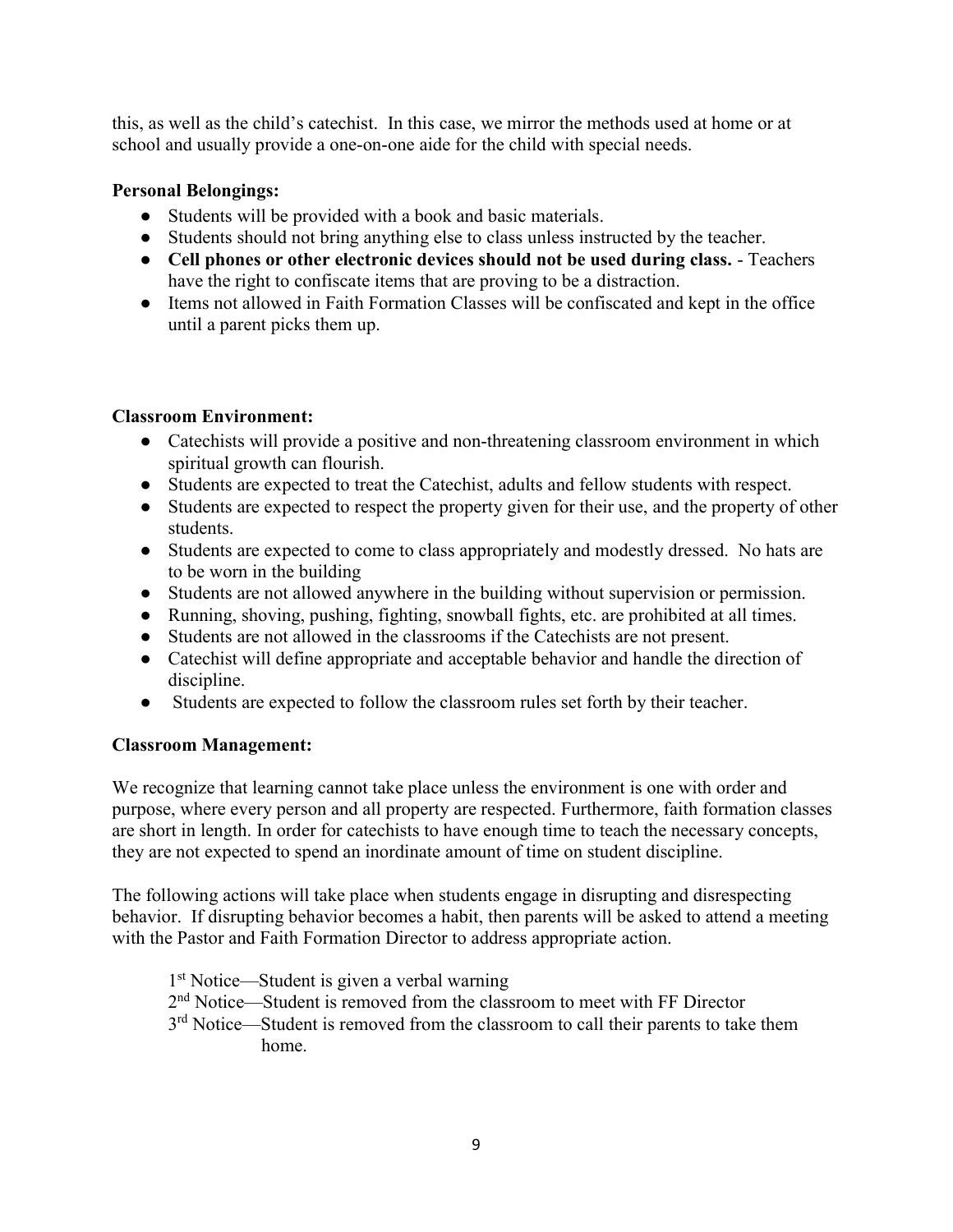#### CATECHETICAL VOLUNTEERS

In order to serve the faith formation needs of our parish, it is essential for a number of people to answer God's call. Each year we need catechist leaders to share the faith with our parish children and youth. Training is provided. We also have an In-Service prior to the start of classes. All volunteers are required to complete the 3 Essentials: Background Check, Signed Code of Conduct, and VIRTUS Training. Please pray and consider this ministry. For more information, contact the Faith Formation Director.

Catechists and Classroom Aides: Catechists are all volunteers from the parish. The Director of Faith Formation oversees the training process.

Volunteer classroom aide works closely with the catechists and may even be asked to teach a class occasionally. Catechists are encouraged to develop a close working relationship with their assistants and to motivate them to take an active part in the weekly session. We encourage parents to volunteer their time and talent as a catechist or a classroom aide.

Time and Talent: Family involvement is critical to the growth of our program; therefore we ask each family to consider sharing their time and/or talent. See registration form for options.

#### Safety and Security:

- Drop off: When dropping off your child, please either park and walk your child to the front door of the school building or drive to the closest entrance before letting them out of the vehicle. If your child is walking to class, please use the sidewalks and avoid the middle of the parking lot.
- Pick up: Wednesday Classes- to avoid any unnecessary safety concerns, please plan to park in the lot and come to the school entrance to pick up your child. Sunday Classes: Children attending Mass after Faith Formation will cross the street as a group and meet their families at church. If you are picking up your child, they will be instructed to wait by the main door by the school office. Children will not be allowed to wait in the parking lot for their ride.
- Visitors—we ask and encourage parents to sustain involvement in the classrooms. In compliance with the Office of Protection of Children and Youth through the Archdiocese; all adults who have regular or ongoing contact with students are required to complete a VIRTUS training session, do a background check, and Sign the Code of Conduct. This must be done and approved prior to someone coming into the classroom.
- Bad Weather Policy: If the Hastings Public School District cancels school or afterschool activities on any scheduled Faith Formation class day due to weather; Faith Formation classes will also be cancelled. Please call the office or check our parish Facebook page for class cancelations. Parents should use their own discretion when it comes to traveling to and from classes.
- Emergency Contact: If at any time during the program year your family contact information has changed please notify the office. It is crucial to have up-to-date information.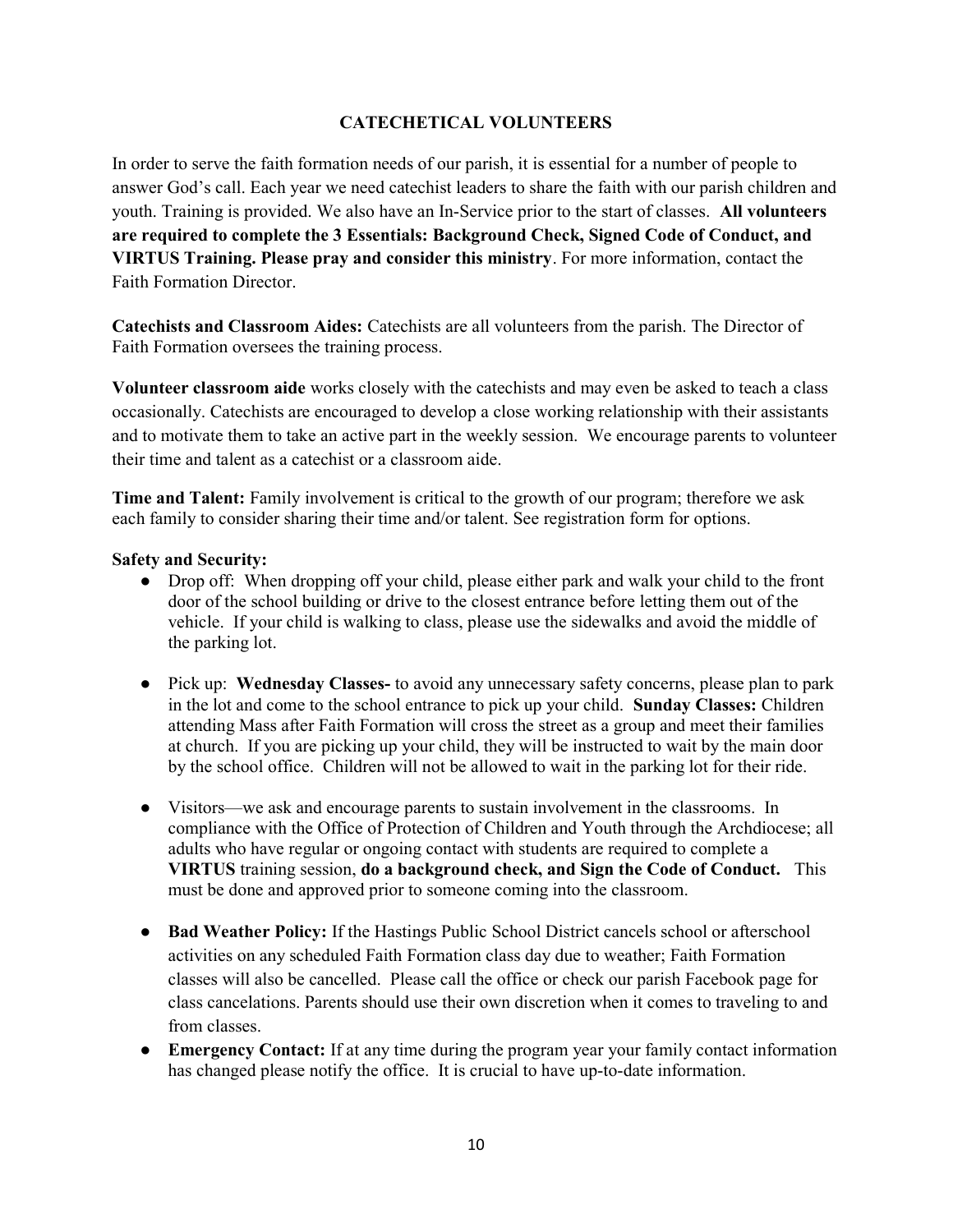#### Prayers

With the limited classroom time the children spend in religious education, it is not possible to help the children learn all of these prayers by heart. This is why we ask the parents to become our partners in this mission. Using the schedule below and the prayers provided we ask that you please help your children learn them in your home.

- K-1 Sign of the Cross, Glory Be, Prayer to Guardian Angel, Our Father & Hail Mary
- 2 (K-1 knowledge), Act of Contrition, Glory Be, be familiar with the Mass responses, Seven Sacraments and genuflection
- 3-4 (K-2 knowledge), Apostles Creed, Prayer before and after meals, Ten Commandments The Angelus, and how to pray the Rosary
- 4-6 (Grade K-4 knowledge) Act of Faith, Hope and Love, Memorare
- 7-8 (Grade K-6 knowledge) Precepts of the Church, Prayer for the Poor Souls, theological Virtues, Cardinal Virtues, Beatitudes and Holy Days of Obligation
- 9-10 (all of the above) Gifts and Fruits of the Holy Spirit

#### Resources and Helpful Links:

Our Sunday Visitor: http://www.osv.com/

Call to Faith: http://www.osvcurriculum.com/ctf/nsmedia/menu.html

(Parent resources and games for children can be found on this site)

Catholic Mom.Com: http://catholicmom.com/ -This is a great resource for parents or chatechists

NET Ministries: http://www.netusa.org/

Archdiocese of St. Paul/Minneapolis: http://www.archspm.org/

United States Conference of Catholic Bishops: http://www.usccb.org/

Vatican: http://www.vatican.va/

How to Pray the Rosary: http://loyolapress.com

Finding God: http://loyolapress.com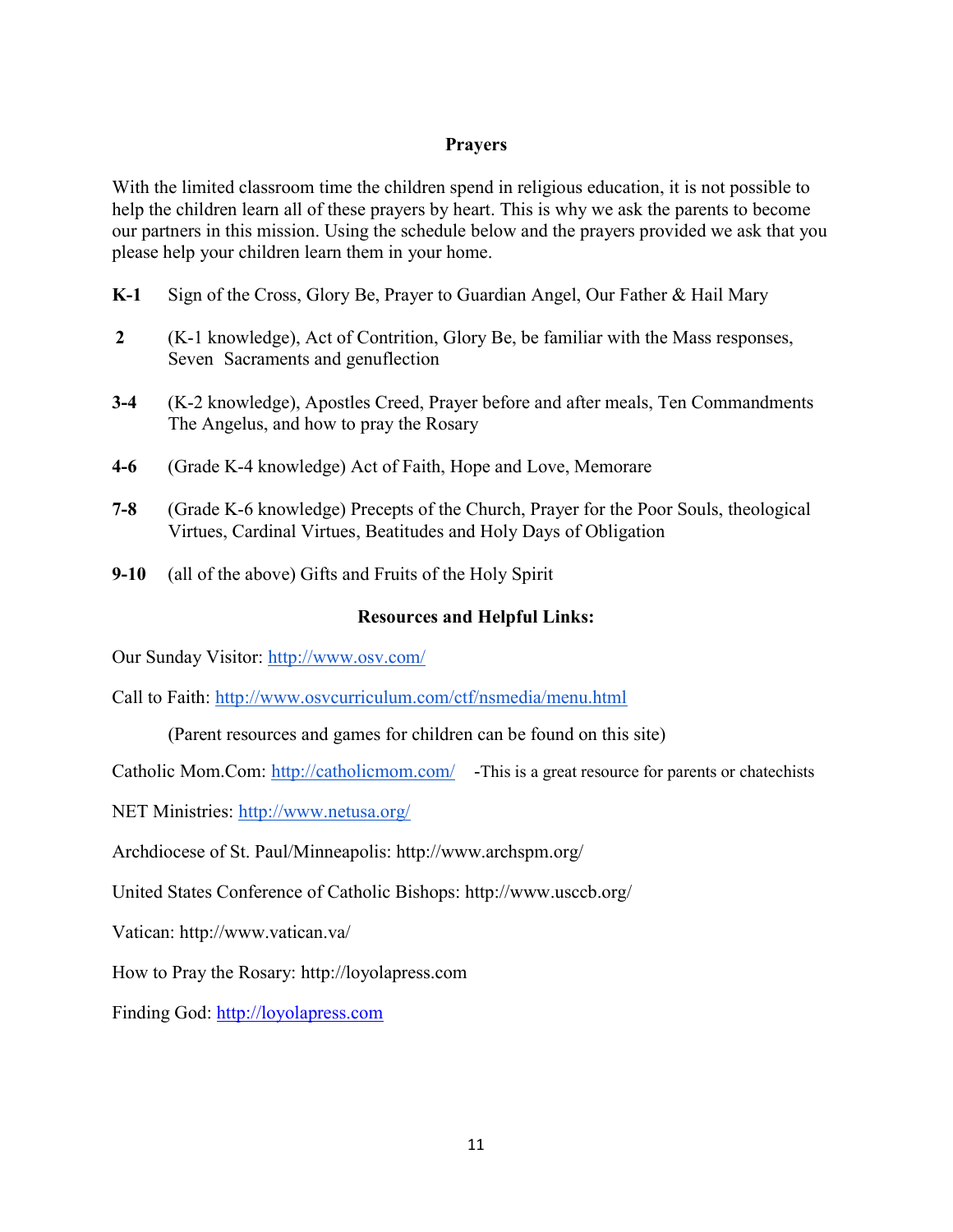## Catholic Prayers

## Sign of the Cross

In the name of the Father, and of the Son, and of the Holy Spirit. Amen

## Angel of God

Angel of God, my Guardian dear, To whom God's love commits me here. Ever this day be at my side To light and guard, to rule and guide. Amen

## Our Father

Our Father, Who art in heaven, Hallowed be Thy Name. Thy Kingdom come Thy Will be done, On earth as it is in Heaven. Give us this day our daily bread. And forgive us our trespasses, as we forgive those who trespass against us. And lead us not into temptation, but deliver us from evil. Amen.

## Hail Mary

Hail Mary, Full of Grace, The Lord is with thee; Blessed art thou among women, and blessed is the fruit of thy womb, Jesus. Holy Mary, Mother of God, pray for us sinners, Now, and at the hour of our death. Amen.

## Glory Be

Glory be to the Father, and to the Son, and to the Holy Spirit. As it was in the beginning, is now, and ever shall be world without end. Amen.

## Prayer Before Meals

Bless us, O Lord, and these Thy gifts which we are about to receive from Thy bounty, through Christ our Lord. Amen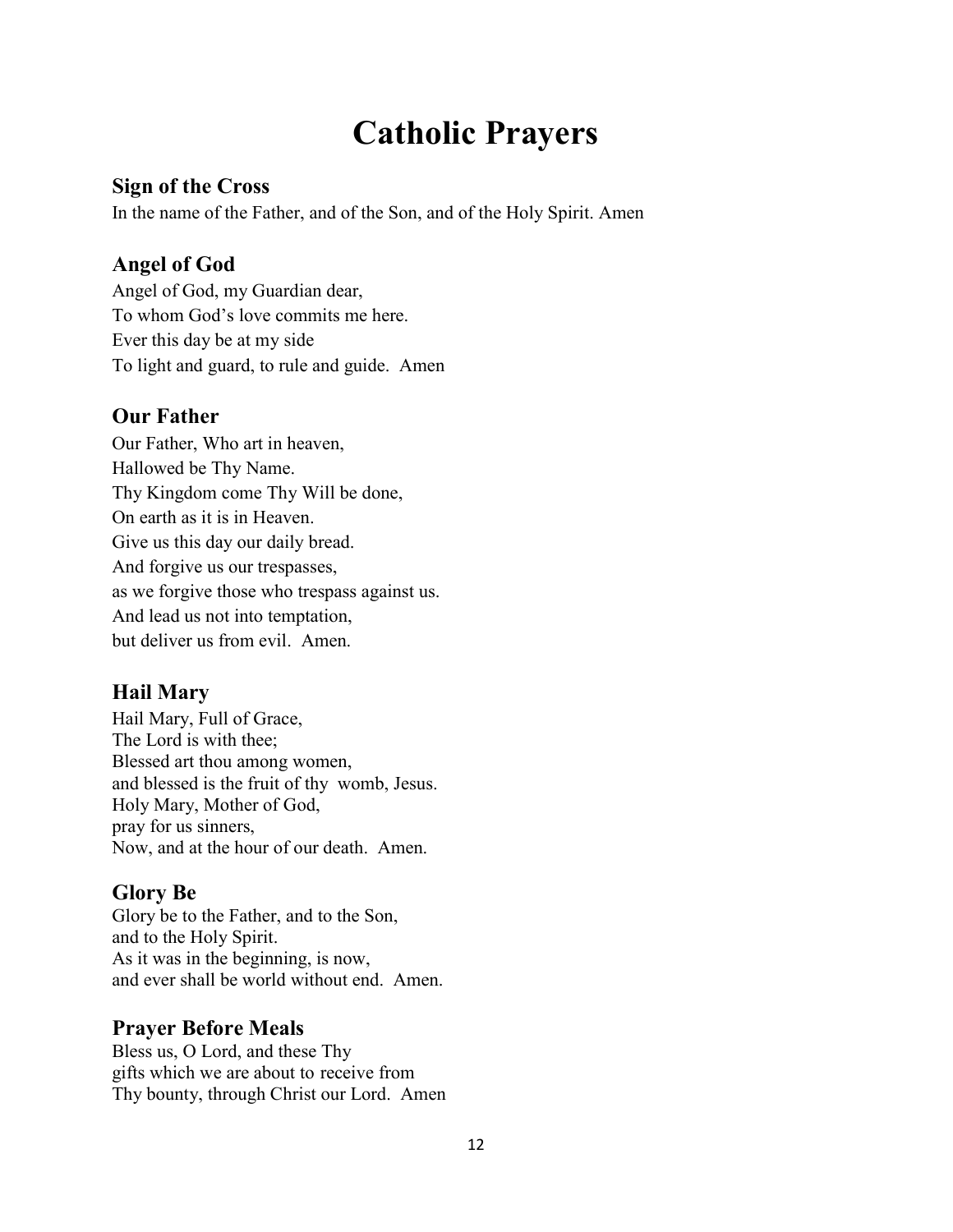## Act of Contrition

#### (Option #1)

My God, I am sorry for my sins with all my heart. In choosing to do wrong and failing to do good I have sinned against you whom I should love above all things. I firmly intend, with your help, to do penance, to sin no more, and to avoid whatever leads me to sin. Our Savior Jesus Christ suffered and died for us. In his name, my God, have mercy.

#### (Option #2)

O my God, I am heartily sorry for having offended you, and I detest all my sins, because of your just punishment, but most of all because they offend you, my God, who are all good and deserving of all my love. I firmly resolve, with the help of your grace, to sin no more and to avoid the near occasions of sin. Amen.

#### Seven Sacraments

| <b>Baptism</b>        |  |
|-----------------------|--|
| Eucharist             |  |
| Marriage              |  |
| Anointing of the Sick |  |

## Reconciliation Holy Orders

Confirmation

## Apostles Creed

I believe in God, the Father Almighty, Creator of Heaven and earth; and in Jesus Christ, His only Son Our Lord, Who was conceived by the Holy Spirit, born of the Virgin Mary, suffered under Pontius Pilate, was crucified, died, and was buried. He descended into Hell; the third day He rose again from the dead; He ascended into Heaven, and is seated at the right hand of God, the Father almighty; from thence He shall come to judge the living and the dead. I believe in the Holy Spirit, the holy Catholic Church, the communion of saints, the forgiveness of sins, the resurrection of the body and life everlasting. Amen.

## Prayer after Meals

We give thee thanks, almighty God, for these and all Thy gifts which we have received through Christ our Lord. Amen

## Ten Commandments

- 1. I am the LORD your God. You shall worship the Lord your God and Him only shall you serve.
- 2. You shall not take the name of the Lord your God in vain.
- 3. Remember to keep holy the Sabbath day.
- 4. Honor your father and your mother.
- 5. You shall not kill.
- 6. You shall not commit adultery.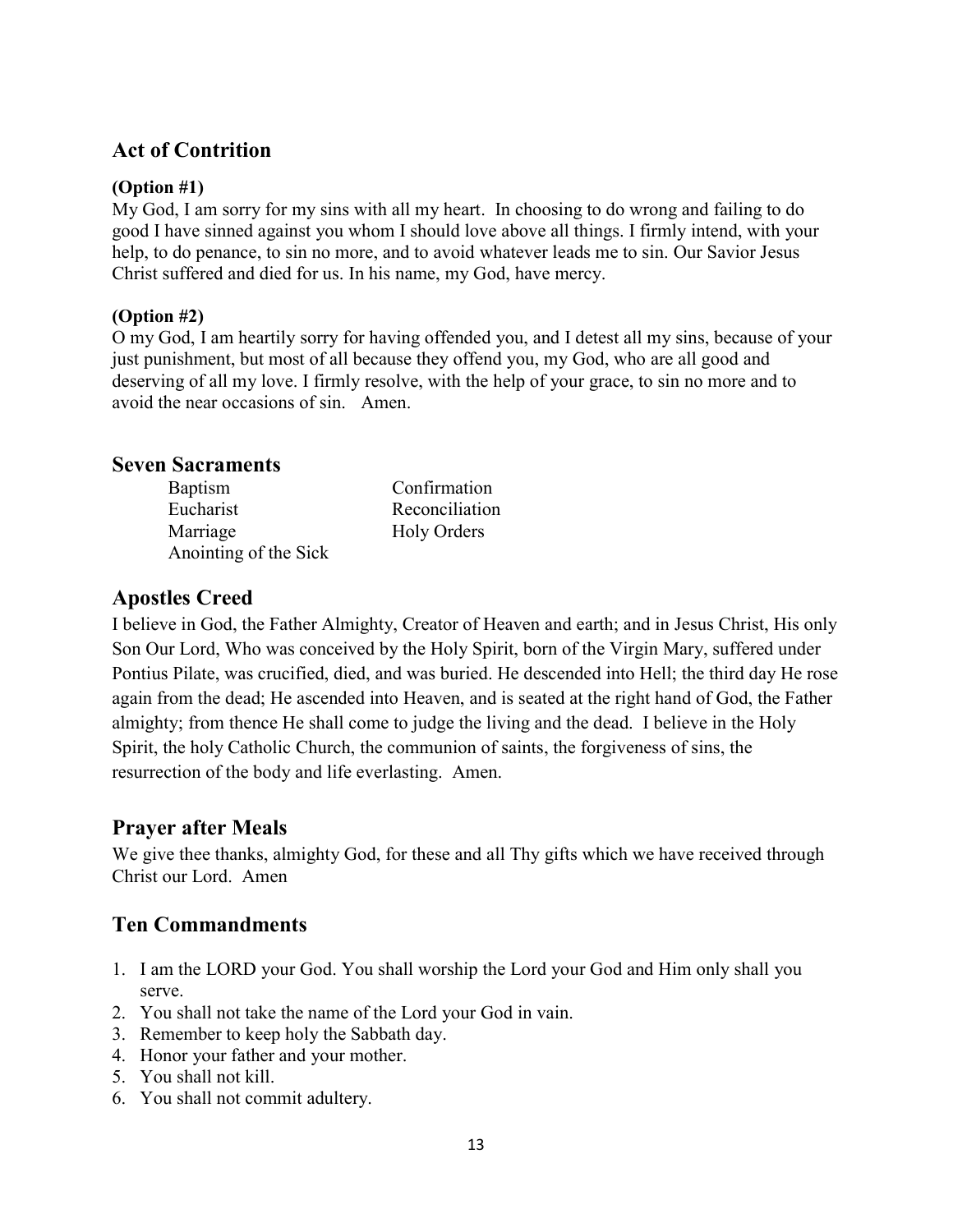- 7. You shall not steal.
- 8. You shall not bear false witness against your neighbor.
- 9. You shall not covet your neighbor's wife.
- 10. You shall not covet your neighbor's goods.

### Act of Faith

O MY GOD, I firmly believe that you are one God in Three Divine Persons: Father, Son and Holy Spirit. I believe that Your Divine Son became Man, and died for our sins, and that He will come to judge the living and the dead. I believe these and all the truths which the Holy Catholic Church teaches, because you have revealed them, who can neither deceive nor be deceived. Amen

#### Act of Hope

O MY GOD, relying on Your infinite mercy and promises, I hope to obtain pardon of my sins, the help of Your grace, and life everlasting, through the merits of Jesus Christ, my Lord and Redeemer. Amen

## Act of Love

O MY GOD, I love you above all things, with my whole heart and soul, because you are all good and worthy of all love. I love my neighbor as myself for the love of you. I forgive all who have injured me, and ask pardon of all whom I have injured. Amen

## Three Theological Virtues

Faith, Hope and Charity

#### Memorare

Remember, O most gracious Virgin Mary, that never was it known that anyone who fled to your protection, implored your help, or sought your intercession was left unaided. Inspired by this confidence, I fly unto you O Virgin of virgins, my mother; to you do I come, before you I stand, sinful and sorrowful. O Mother of the Word Incarnate, despise not my petitions, but in your mercy hear and answer me. Amen.

## Holy Days of Obligation

Catholics are required to attend Mass on Sundays and these Holy Days: Mary, the Mother of God (January 1) The Assumption of Mary (August 15) All Saint's Day (November 1) Immaculate Conception of Mary (Dec. 8) Christmas (January 25)

## Seven Gifts of the Holy Spirit